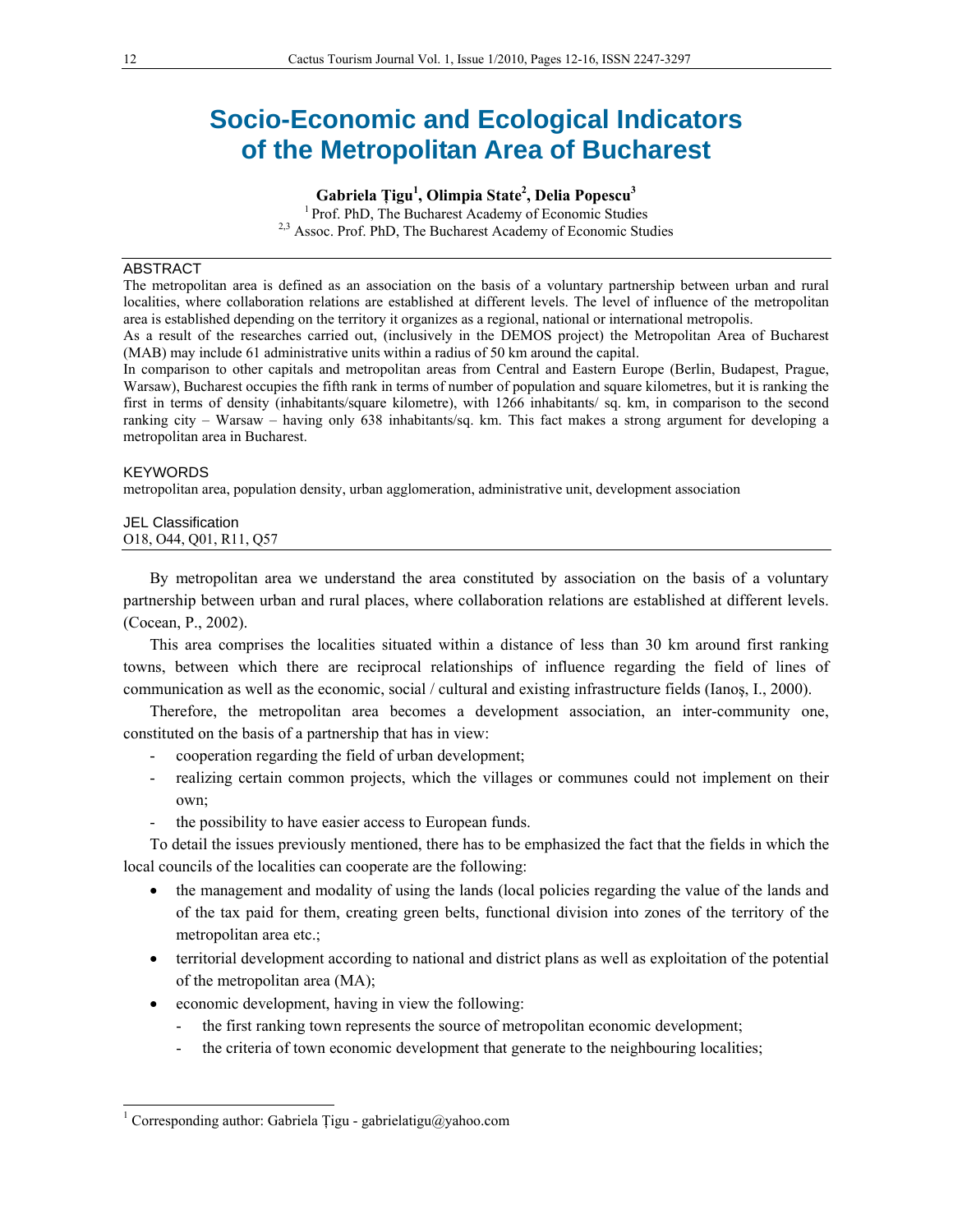- the public services, the infrastructure, the need for work and its formation, the development and diversification of economic activities, the migration impact etc.
- planning the habitation according to the local and metropolitan necessities, according to the general and specific development aims and to the habitation necessities, as well as according to the afferent requisitions;
- development and maintenance of the infrastructure systems by the first ranking town and by the surrounding localities, as entities producing goods and public services;
- financing public services by the local councils in the MA, that will coordinate their fiscal policies and those for renting the public premises, as well as identification of the transfers from the central budget and of extra-budgetary financial sources, etc.
- elaboration of power policies by coordinating the production, distribution and consumption activities in the MA, that imply aspects related to: the typology of the transport network, the modality of distributing public utilities, the afferent facilities and the identification of alternative resources;
- natural environment management;
- institutional organization and development of human resources;
- exploitation of local characteristic elements for the development of identity.

The influence level of the metropolitan area is established depending on the territory it organises, structures and connects with the great economic international flow (Bonnet, J., 2000):

- 1. Regional metropolis (or "metropolis of balance") great agglomeration characterized by a concentration of equipments and services having influence and the role of balancing the urban reinforcement at a regional level; "regional capital" aspiring to the future status of international metropolis, disposing of tertiary services of metropolitan level and more or less developed international functions;
- 2. National metropolis having specialized functions, a diversified structure of activities, a powerful concentration of enterprises and national and international institutions, a very good accessibility, therefore *international role and influence* (economy, relations, competitiveness);
- 3. International metropolis major relational pole that serves as an interface between local economy and international economy.

In relation to the characteristics of the European metropolises, the Capital of Romania has the following position:

- it is a metropolis from the point of view of its size and status as a capital but not from the point of view of the international influence and functions, because it does not have either international institutions with decisional force or functions with metropolitan characteristics, but only some company subsidiaries, bank societies etc.
- it is situated in the 3rd size category, that is between 1 and 3 millions inhabitants but having an unfavourable dynamic because of the demographical reduction during the 1990-2000 decade. The uplifting process, with visible effects over about two decades, can be initiated on the basis of certain demographic and socio–economic policies, but with visible effects only over about two decades. In the case of Bucharest it is necessary to add to these issues a policy to attract young people with postgraduate and superior studies – requested by the change of the sectorial profile of the capital;
- Bucharest can be included (with some hesitations) in the category of "*peripheral regional metropolis, with limited international influence, supplying few tertiary services at a metropolitan level and poorly developed international functions*", similarly to Athens and Lisbon, but having the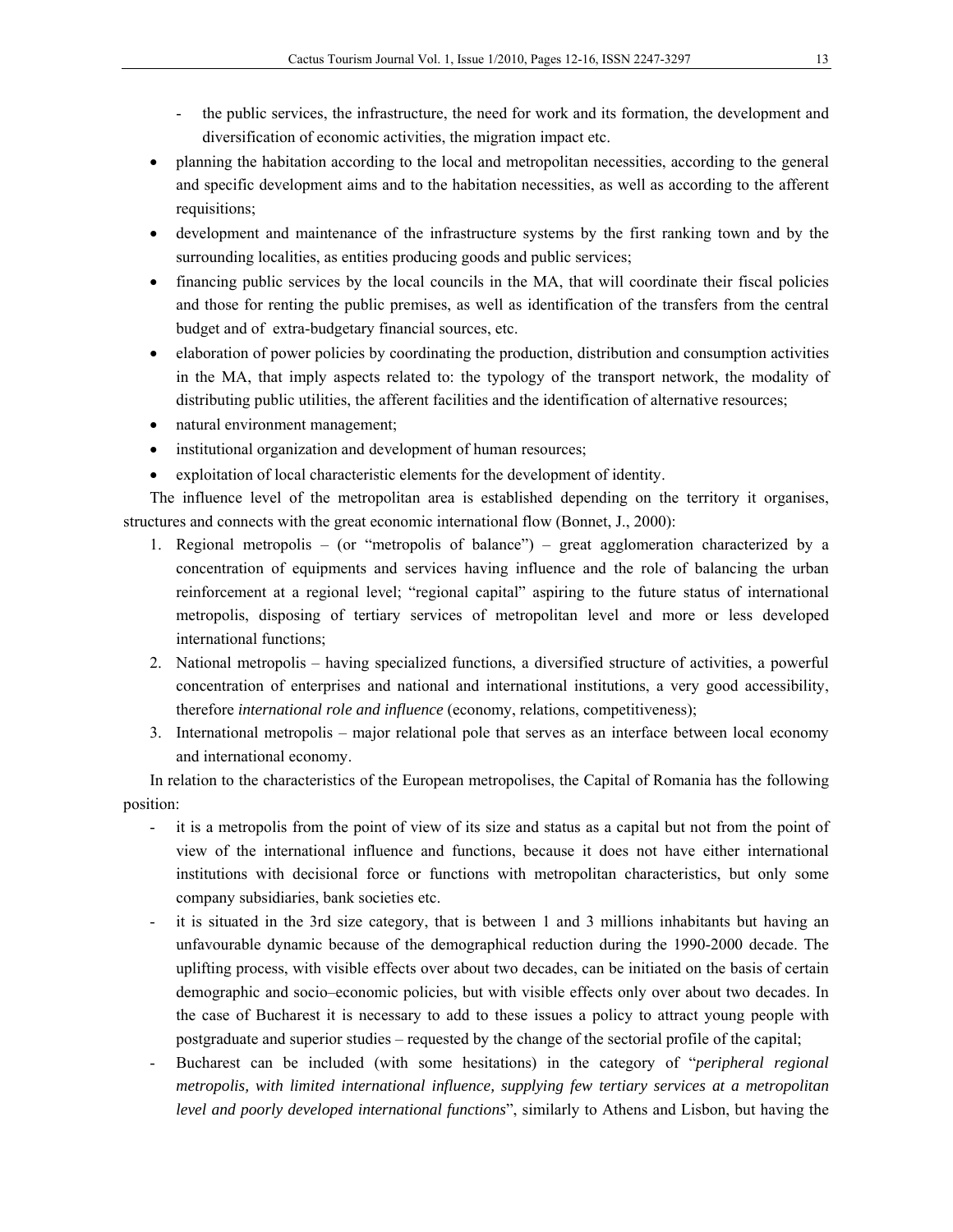possibility to work on the advance to the superior category of "*regional metropolis with a powerful international influence, with a poorly specialized structure of activities and specialized or incomplete international functions*" just like Rome, Madrid or Berne; this situation could be consolidated by:

- the increase of the European regional role, especially by replacing the status of *peripheral capital of the south-eastern European zone* with that of a sort of "relay" between the relations north–south (the Baltic Sea Region – CADSES) and east-west but also, according to the CEMAT conference – Hanover – September 2000, the status of "bridge" between Europe, Near East and Asia – therefore, by attracting certain international and regional-European functions;
- the development of metropolitan services.

The metropolitan area of Bucharest might include a number of 61 administrative units, situated within a radius of 50 de km around the capital and having strong connections with the core city. The creation of a metropolitan area is realised as a necessity of the relationships that are established and intensified between the polarizing city and the surrounding localities. This is the scientific substantiation of the inclusion of the interrelation indicators in the formula for determining the borders of the metropolitan area. Consequently, a metropolitan area has to include those localities around the polarizing city that have strong enough interrelations with the polarizing city.

Between the core or polarizing city (that is the development pole) and the settlements around it there are established bidirectional relationships, meaning that people, products and ideas follow one direction, towards the centre, as well as another direction, towards the exterior (Cândea, M. & Bran, F., 2001).

Generally, at least during the first stage of the urban development, the attraction exerted by the city is more powerful, the urbanization, especially the one based on the concentration of the population in cities, realised more through the migration rural-urban, is the prevailing one (Majuru, A., 2003). During the following stages of the urban development, the opposed direction, from the core city towards the exterior, becomes more powerful, the result being, mainly, the formation of metropolitan areas or of functional urban areas.

In comparison to other capitals and respectively metropolitan region-areas, the situation of the MAB is as shown in the charts no. 1, 2 and 3.

| <b>POPULATION</b> – number of inhabitants |                               |                        |                               |                 |                               |                                           |  |  |
|-------------------------------------------|-------------------------------|------------------------|-------------------------------|-----------------|-------------------------------|-------------------------------------------|--|--|
| Capital                                   | <b>Metropolitan</b><br>Region | Metropoli-<br>tan Area | Urban<br><b>Agglomeration</b> | Capital         | % Capital<br>in the<br>Region | % Capital<br>in the<br>Agglome-<br>ration |  |  |
| <b>Berlin</b>                             | 6.010.000                     |                        | 4.260.000                     | 3.460.000       | 58                            | 81                                        |  |  |
| <b>Budapest</b>                           | 3.480.000                     |                        | 2.480.000                     | 1.860.000       | 53                            | 75                                        |  |  |
| Prague                                    | 2.306.500                     | 1.725.000              | 1.368.900                     | 1.200.500       | 52                            | 88                                        |  |  |
| Warsaw                                    | 2.418.600                     |                        |                               | 1.628.500       | 67                            |                                           |  |  |
| Bucharest*                                | 2.304.934                     | unspecified            | $E - 2.307,000$               | $E - 2.009.000$ | $E - 87$                      | $E - 87$                                  |  |  |
|                                           |                               |                        | $A - 2.500.000$               | $A - 2.165.000$ |                               | $A - 86.6$                                |  |  |

|  |  |  | Chart no. 1. The population of metropolitan areas and of the capitals included by these areas |
|--|--|--|-----------------------------------------------------------------------------------------------|
|--|--|--|-----------------------------------------------------------------------------------------------|

(\*data regarding Bucharest according to PUG –  $E =$  existent in 1998, A = anticipated for 2025 but, subject to the endorsement of PATIC – AUB and PATZ/R)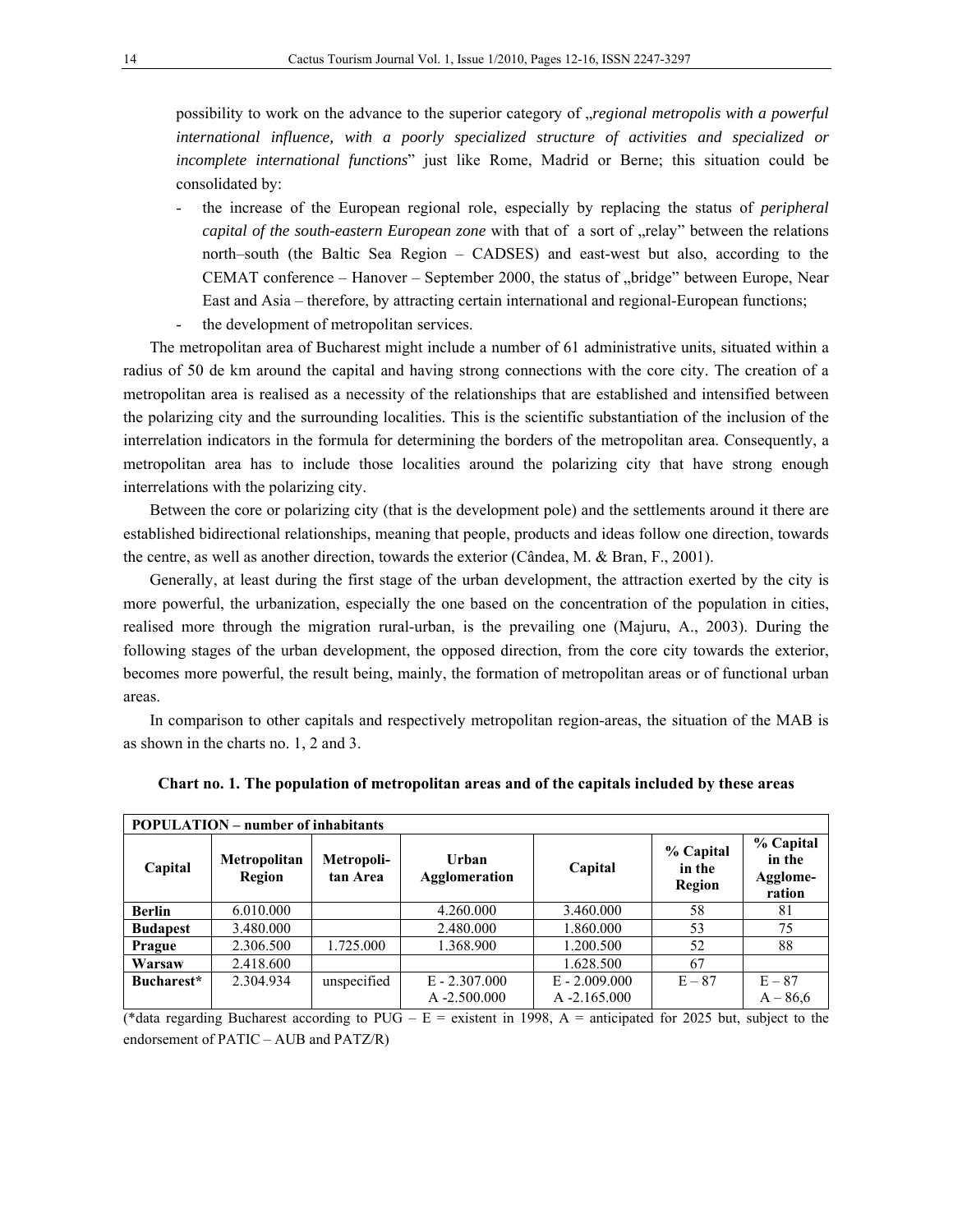| TERRITORY - sq. km. |              |            |               |         |                             |                      |         |  |
|---------------------|--------------|------------|---------------|---------|-----------------------------|----------------------|---------|--|
|                     | Metropolitan | Metropoli- | <b>Urban</b>  | Capital | Average radius - kilometers |                      |         |  |
|                     | Region       | tan Area   | Agglomeration |         | Region                      | <b>Agglomeration</b> | Capital |  |
| <b>Berlin</b>       | 30.369       |            |               | 889     | 98                          |                      | 30      |  |
| <b>Budapest</b>     | 8.930        |            | 2.536         | 525     | 53                          | 28                   | 23      |  |
| Prague              | 11.511       | 3.913      | 1.667         | 496     | 61                          | 23                   | 22      |  |
| Warsaw              | 49.428       |            |               | 496     | 125                         |                      | 22      |  |

**Chart no. 2. The surface of metropolitan areas and of the capitals included by these areas** 

\* data regarding the status of Bucharest according to PUG –  $E =$  existent in 1998, A = anticipated for 2025 but, subject to the endorsement of PATIC – AUB and PATZ/R

**Bucharest\*** 1.821 A = 1.729 E = A = 228 24 23,5 8,5

| Chart no. 3. The density in metropolitan areas and the capitals included by these areas |
|-----------------------------------------------------------------------------------------|
|-----------------------------------------------------------------------------------------|

|                 | Region | Metropolitan<br>Area | <b>Urban</b><br><b>Agglomeration</b> | Capital | Agglomeration<br>without Capital |
|-----------------|--------|----------------------|--------------------------------------|---------|----------------------------------|
| <b>Berlin</b>   | 198    |                      |                                      | 3.900   | 185                              |
| <b>Budapest</b> | 390    |                      | 977                                  | 3.544   | 309                              |
| Prague          | 157    | 441                  | 821                                  | 2.418   | 144                              |
| Warsaw          | 638    |                      |                                      | 3.284   |                                  |
| Bucharest*      | 1.266  |                      | $E = 1334$<br>$A = 1446$             | 8.893   | $E = 199$<br>$A = 223$           |

 **DENSITY – inhabitants / sq. km.** 

\* data regarding the status of Bucharest according to  $PUG - E =$  existent in 1998, A = anticipated for 2025 but, subject to the endorsement of PATIC – AUB and PATZ/R

The actual development, from a functional point of view, of an "urban agglomeration" around Bucharest was determined by the existence of the communes near the Capital. By placing certain functions that are essential for the Capital on their territory, by the intense relationships regarding work and services and by the multiple conditions with respect to the development and the diminution of present dysfunctions, there becomes obvious the necessity of an inter-commune cooperation, but maintaining the own identity of each administrative unit. Besides, the conception regarding the Agglomeration of Bucharest is validated by the evolution of the majority of the great European cities that, once reaching high stages of evolution, they reached the development on institutionalized basis (inter-communal council), having an Executive Plan and Urban Regulations in common. Such processes of constitution of urban agglomerations were identified in Romania as well (Bucharest, Iași, Oradea, Constanța, Alba Iulia, Cluj-Napoca etc.), these great cities "exporting" urbanization in the neighbouring communes and going beyond their own administrative territory by the expansion of activities, settlements, technical and urban infrastructure and of public transport on the territory of the limitary communes but, at the same time, generating their development by the workplaces and services supplied for their inhabitants.